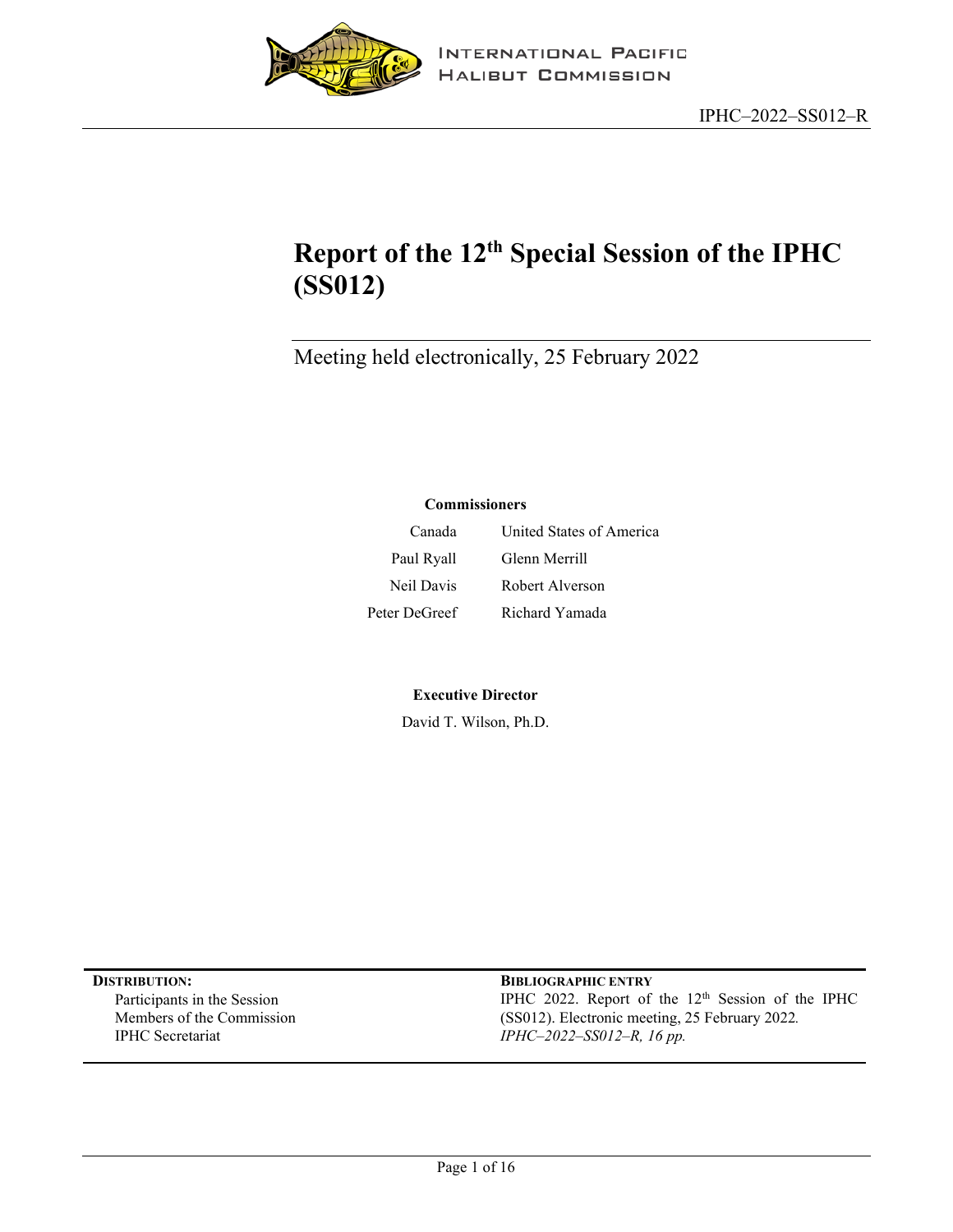

INTERNATIONAL PACIFIC **HALIBUT COMMISSION** 

The designations employed and the presentation of material in this publication and its lists do not imply the expression of any opinion whatsoever on the part of the International Pacific Halibut Commission (IPHC) concerning the legal or development status of any country, territory, city or area or of its authorities, or concerning the delimitation of its frontiers or boundaries.

This work is protected by copyright. Fair use of this material for scholarship, research, news reporting, criticism or commentary is permitted. Selected passages, tables or diagrams may be reproduced for such purposes provided acknowledgment of the source is included. Major extracts or the entire document may not be reproduced by any process without the written permission of the Executive Director, IPHC.

The IPHC has exercised due care and skill in the preparation and compilation of the information and data set out in this publication. Notwithstanding, the IPHC, its employees and advisers, assert all rights and immunities, and disclaim all liability, including liability for negligence, for any loss, damage, injury, expense or cost incurred by any person as a result of accessing, using or relying upon any of the information or data set out in this publication, to the maximum extent permitted by law including the International Organizations Immunities Act.

Contact details:

International Pacific Halibut Commission 2320 W. Commodore Way, Suite 300 Seattle, WA, 98199-1287, U.S.A. Phone: +1 206 634 1838 Fax: +1 206 632 2983 Email: [secretariat@iphc.int](mailto:secretariat@iphc.int) Website: https://www.iphc.int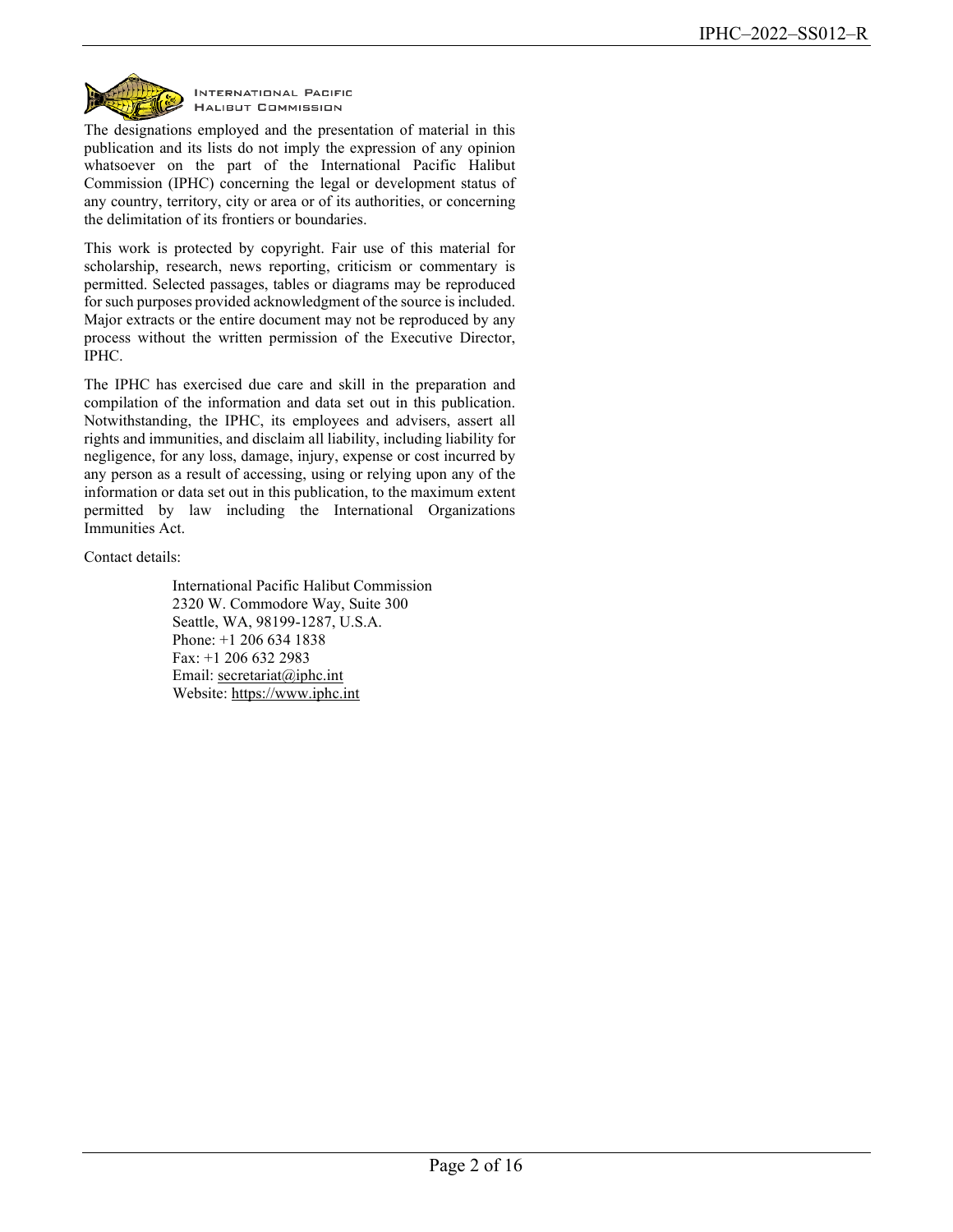# **ACRONYMS**

| FY          | Financial Year                           |
|-------------|------------------------------------------|
| <b>IPHC</b> | International Pacific Halibut Commission |
| MP          | <b>Management Procedure</b>              |
| MSE         | <b>Management Strategy Evaluation</b>    |
| OM          | <b>Operating Model</b>                   |
| <b>SS</b>   | Special Session                          |
| <b>USA</b>  | United States of America                 |

## **DEFINITIONS**

A set of working definitions are provided in the IPHC Glossary of Terms and abbreviations: [https://www.iphc.int/the-commission/glossary-of-terms-and-abbreviations.](https://www.iphc.int/the-commission/glossary-of-terms-and-abbreviations)

### **HOW TO INTERPRET TERMINOLOGY CONTAINED IN THIS REPORT**

This report has been written using the following terms and associated definitions so as to remove ambiguity surrounding how particular paragraphs should be interpreted.

- *Level 1:* **RECOMMENDED**; **RECOMMENDATION; ADOPTED** (formal); **REQUESTED; ENDORSED; ACCEPTED** (informal): A conclusion for an action to be undertaken, by a Contracting Party, a subsidiary (advisory) body of the Commission and/or the IPHC Secretariat.
- *Level 2:* **AGREED**: Any point of discussion from a meeting which the Commission considers to be an agreed course of action covered by its mandate, which has not already been dealt with under Level 1 above; a general point of agreement among delegations/participants of a meeting which does not need to be elevated in the Commission's reporting structure.
- *Level 3:* **NOTED/NOTING**; **CONSIDERED**; **URGED**; **ACKNOWLEDGED**: General terms to be used for consistency. Any point of discussion from a meeting which the Commission considers to be important enough to record in a meeting report for future reference. Any other term may be used to highlight to the reader of an IPHC report, the importance of the relevant paragraph. Other terms may be used but will be considered for explanatory/informational purposes only and shall have no higher rating within the reporting terminology hierarchy than Level 3.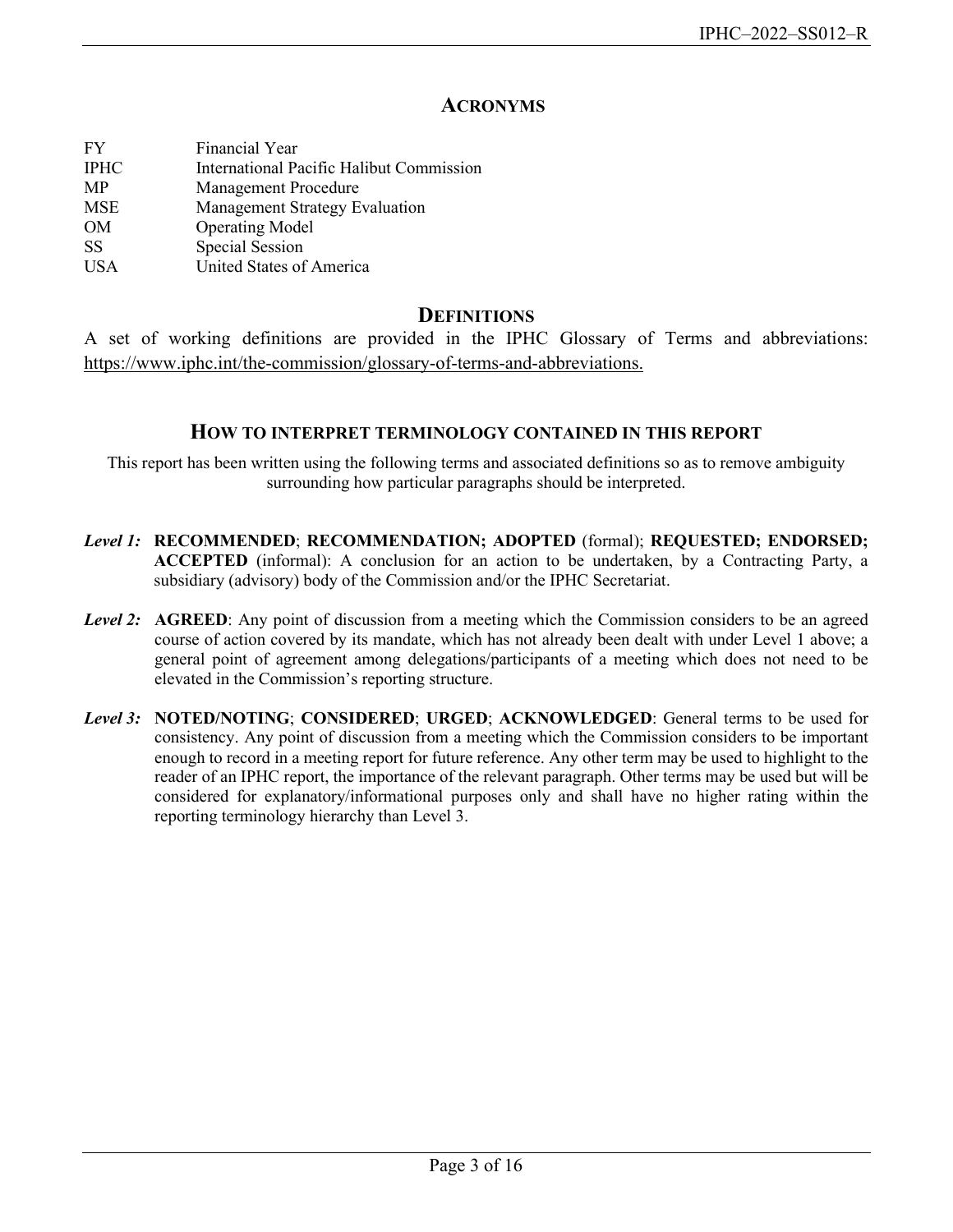# **TABLE OF CONTENTS**

| $\mathbf{1}$                                                                                  |                                                                                                     |  |  |
|-----------------------------------------------------------------------------------------------|-----------------------------------------------------------------------------------------------------|--|--|
| $\overline{2}$                                                                                |                                                                                                     |  |  |
| 3                                                                                             |                                                                                                     |  |  |
| $\overline{4}$                                                                                |                                                                                                     |  |  |
| 5                                                                                             |                                                                                                     |  |  |
| 6                                                                                             | Review of the Draft and Adoption of the Report of the 12 <sup>th</sup> Special Session of the IPHC  |  |  |
|                                                                                               |                                                                                                     |  |  |
| Appendix II List of documents for the 12 <sup>th</sup> Special Session of the IPHC (SS012) 11 |                                                                                                     |  |  |
|                                                                                               |                                                                                                     |  |  |
|                                                                                               | Appendix IV Recreational (sport) fishing for Pacific halibut – IPHC Regulatory Area 2B (Sect. 28) – |  |  |
|                                                                                               | Appendix V Consolidated set of recommendations and requests from the $12th$ Special Session of the  |  |  |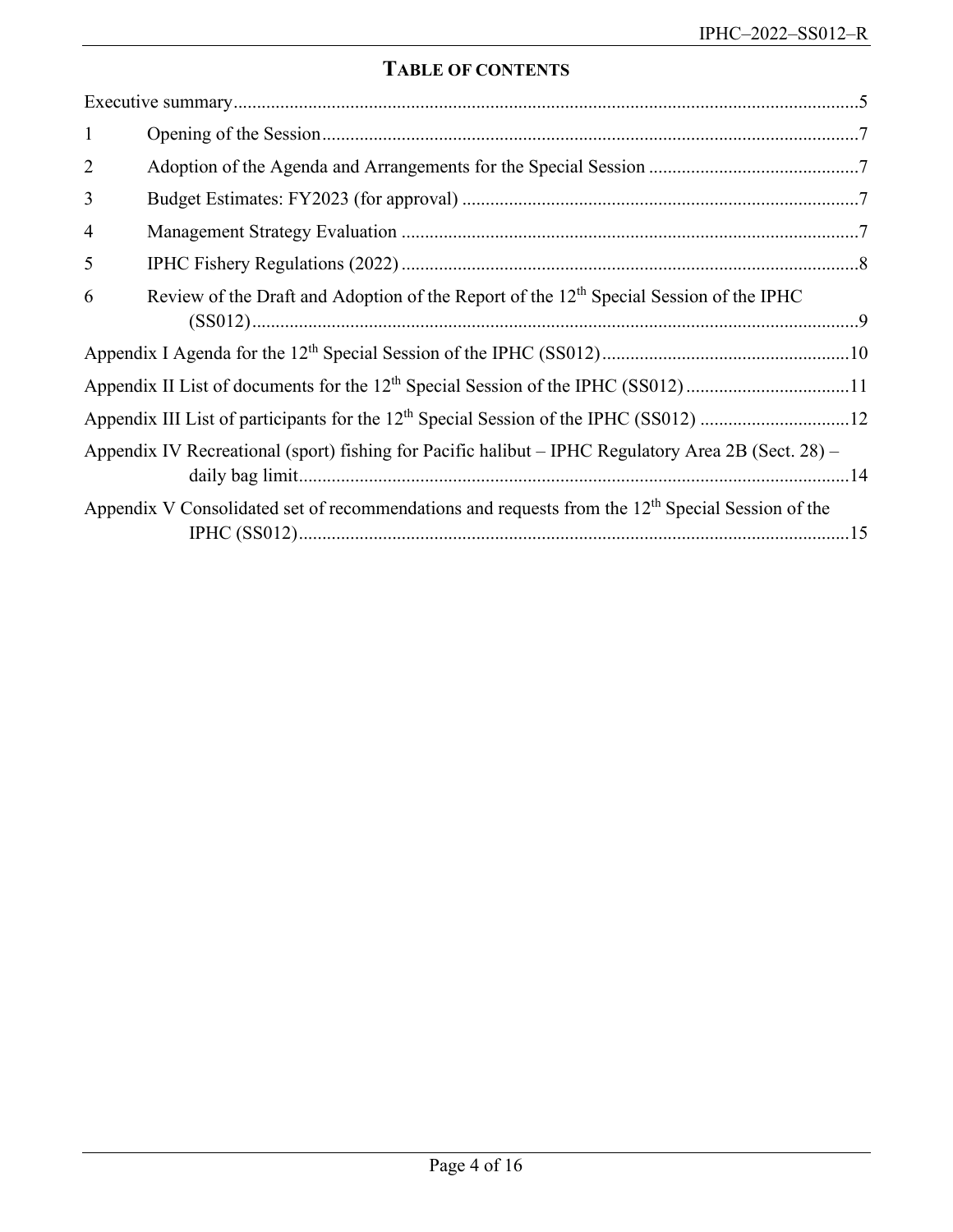# <span id="page-4-0"></span>**EXECUTIVE SUMMARY**

The 12<sup>th</sup> Special Session of the International Pacific Halibut Commission (IPHC) (SS012) was held electronically, on 25 February 2022. The meeting was opened by the Chairperson Mr Paul Ryall (Canada), who outlined the need for a Special Session.

The following are the actions arising from the SS012, which are also provided at [Appendix V.](#page-14-0)

# *IPHC PACIFIC HALIBUT FISHERY REGULATIONS (2022)*

# *IPHC Fishery Regulations: Recreational (sport) fishing for Pacific halibut – IPHC Regulatory Area 2B (Sect. 28) – daily bag limit*

[\(para. 14\)](#page-7-1) The Commission **ADOPTED** a modified version of the fishery regulation proposal, which proposed allowing a maximum daily bag limit of up to three (3) fish per person in IPHC Regulatory Area 2B within a limited time frame, from 1 April 2021 to 31 March 2023 [\(Appendix IV\)](#page-13-0).

## *RECOMMENDATIONS*

### *Management Strategy Evaluation*

- SS012-Rec.01 [\(para. 10\)](#page-7-2) The Commission **RECOMMENDED** the following five distribution procedures to be used in the management strategy evaluation of size limits and multi-year assessments, noting that these distribution procedures are for analytical purposes only and are not endorsed by both parties, thus would be reviewed in the future if the Commission wishes to evaluate them for implementation.
	- a) Baseline based on recent year O32 FISS results, relative harvest rates of 1.0 for IPHC Regulatory Areas 2-3A, relative harvest rates of 0.75 for IPHC Regulatory Areas 3B-4, and no application of the current interim agreements for 2A and 2B;
	- b) Baseline based on recent year O32 FISS results, relative harvest rates of 1.0 for IPHC Regulatory Areas 2-3A, relative harvest rates of 0.75 for IPHC Regulatory Areas 3B-4, and current interim agreements for 2A and 2B;
	- c) Baseline based on recent year O32 FISS results with 1.65 Mlbs to 2A and 20% of the coastwide TCEY to 2B;
	- d) Baseline based on recent year O32 FISS results, relative harvest rates of 1.0 for IPHC Regulatory Areas 2-3, 4A, and 4CDE, a relative harvest rate of 0.75 for IPHC Regulatory Area 4B, and no agreements for 2A and 2B;
	- e) Baseline based on recent year O32 FISS results, relative harvest rates of 1.0 for IPHC Regulatory Areas 2-3, 4A, and 4CDE, a relative harvest rate of 0.75 for IPHC Regulatory Area 4B, and current interim agreements for IPHC Regulatory Areas 2A and 2B.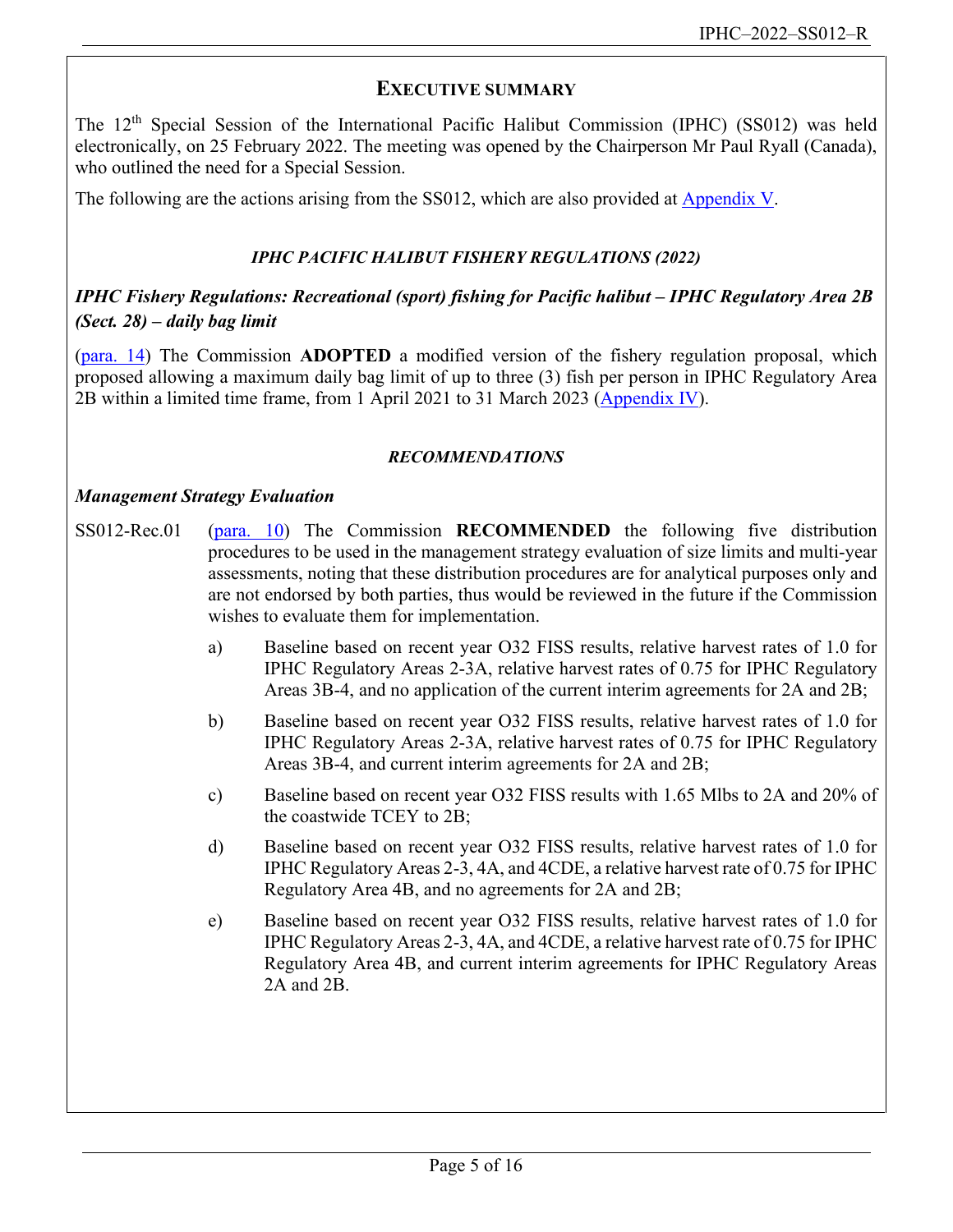#### *REQUESTS*

#### *Budget Estimates: FY2023 (for approval)*

- SS012-Req.02 [\(para. 05\)](#page-6-4) The Commission **REQUESTED** that in accordance with the IPHC's intersessional decision-making process (Rule 11, paragraphs 4-10 of the IPHC Rules of Procedure (2022)), a further hybrid option between Options 2 and 3 from [IPHC-2022-](https://www.iphc.int/uploads/pdf/sps/ss012/iphc-2022-ss012-03.pdf) [SS012-03 Rev\\_1,](https://www.iphc.int/uploads/pdf/sps/ss012/iphc-2022-ss012-03.pdf) be provided to the Commission for consideration and potential adoption that incorporates the following elements:
	- a) Contracting Party base contributions to remain at FY2021/FY2022 levels:
		- **Canada**: US\$900,407
		- **USA**: US\$4,157,760
	- b) Budget reductions from the total operating expenses provided in Option 2 totaling approximately US\$75,000 (these should focus on reductions to Meetings and Conferences (electronic meetings for the Interim Meeting, MSAB in October 2022, and one electronic SRB meeting in 2023), Travel (COVID-19 savings or other as identified), Salaries and wages (as relates to a position that may become vacant in FY2023, and non-essential services where not fully cost recovered on a case-bycase basis); and
	- c) An inter-fund transfer from 50-Reserve to 10-General, totaling the remaining budget shortfall of approximately US\$76,745. This component involves the utilization of the non-committed funds 'carryover' in the Reserve fund which stands at US\$1,476,626 (as of 1 October 2021).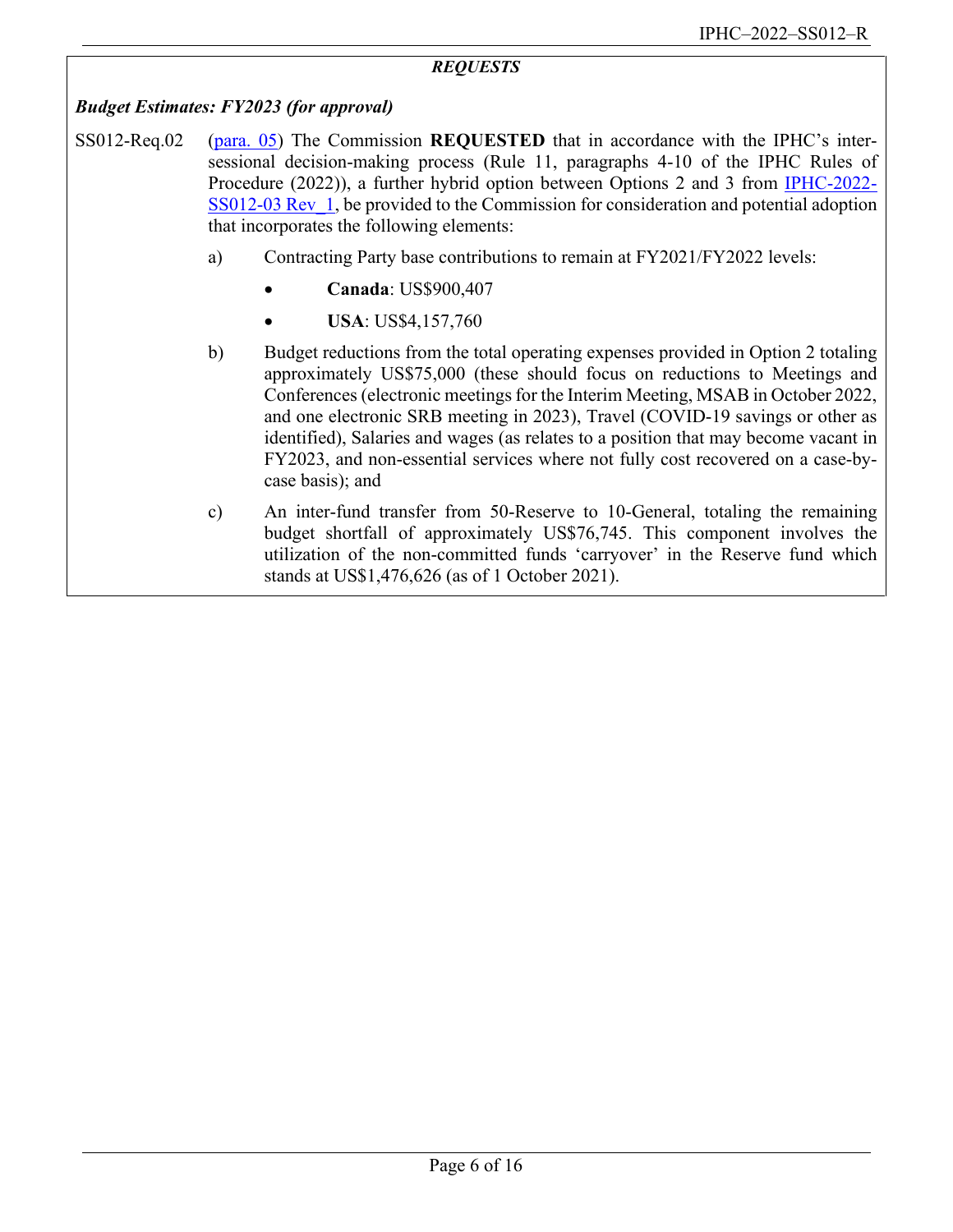# <span id="page-6-0"></span>**1 OPENING OF THE SESSION**

2. The 12<sup>th</sup> Special Session of the International Pacific Halibut Commission (IPHC) (SS012) was held electronically, on 25 February 2022. The meeting was opened by the Chairperson Mr Paul Ryall (Canada) who outlined the need for a special session.

# <span id="page-6-1"></span>**2 ADOPTION OF THE AGENDA AND ARRANGEMENTS FOR THE SPECIAL SESSION**

3. The Commission **ADOPTED** the Agenda as provided at [Appendix I.](#page-9-0) The documents provided to the SS012 are listed in **Appendix II**. The list of participants is provided at **Appendix III**.

# <span id="page-6-2"></span>**3 BUDGET ESTIMATES: FY2023 (FOR APPROVAL)**

- 4. The Commission **NOTED** paper [IPHC-2022-SS012-03 Rev\\_1](https://www.iphc.int/uploads/pdf/sps/ss012/iphc-2022-ss012-03.pdf) which provided the Commission with revised budget estimates for FY2023 (1 October 2022 to 30 September 2023) (for approval).
- <span id="page-6-5"></span>5. The Commission **REQUESTED** that a detailed breakdown of current Payroll Benefit Liabilities, proposed as current versus long-term liabilities, be presented for discussion at the Commission's September Work Meeting, by the IPHC Secretariat. Additional elements surrounding the Commission's movement towards being GAAP compliant (Generally Accepted Accounting Principles) should also be presented (note that OCBOA - Other Comprehensive Basis of Accounting was historically employed by the IPHC).
- <span id="page-6-4"></span>6. The Commission **REQUESTED** that in accordance with the IPHC's inter-sessional decision-making process (Rule 11, paragraphs 4-10 of the IPHC Rules of Procedure (2022)), a further hybrid option between Options 2 and 3 from [IPHC-2022-SS012-03 Rev\\_1,](https://www.iphc.int/uploads/pdf/sps/ss012/iphc-2022-ss012-03.pdf) be provided to the Commission for consideration and potential adoption that incorporates the following elements:
	- a) Contracting Party base contributions to remain at FY2021/FY2022 levels:
		- **Canada**: US\$900,407
		- **USA**: US\$4,157,760
	- b) Budget reductions from the total operating expenses provided in Option 2 totaling approximately US\$75,000 (these should focus on reductions to Meetings and Conferences (electronic meetings for the Interim Meeting, MSAB in October 2022, and one electronic SRB meeting in 2023), Travel (COVID-19 savings or other as identified), Salaries and wages (as relates to a position that may become vacant in FY2023, and non-essential services where not fully cost recovered on a case-by-case basis); and
	- c) An inter-fund transfer from 50-Reserve to 10-General, totaling the remaining budget shortfall of approximately US\$76,745. This component involves the utilization of the non-committed funds 'carryover' in the Reserve fund which stands at US\$1,476,626 (as of 1 October 2021).

# <span id="page-6-3"></span>**4 MANAGEMENT STRATEGY EVALUATION**

- 7. The Commission **NOTED** paper [IPHC-2022-SS012-04](https://www.iphc.int/uploads/pdf/sps/ss012/iphc-2022-ss012-04.pdf) which provided milestones throughout 2022 and potential management procedures to investigate as part of the Management Strategy Evaluation (MSE) for presentation at the 99<sup>th</sup> Session of the IPHC Annual Meeting (AM099).
- 8. The Commission **NOTED** that no size limit may provide challenges related to retaining Pacific halibut that are not easily processed.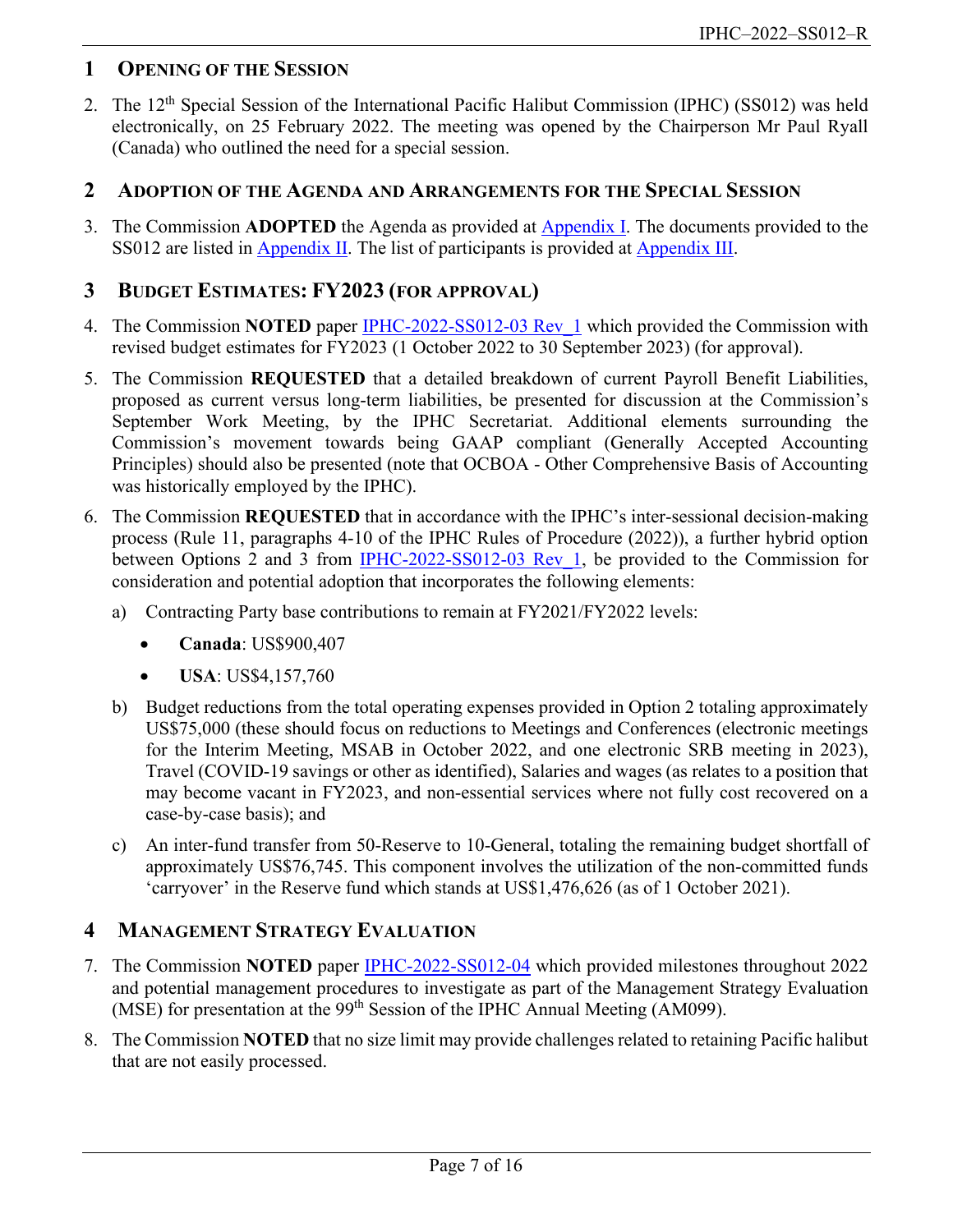- 9. The Commission **NOTED** that when evaluating specific elements of a Management Procedure (MP), such as size limits or multi-year assessments, relative to area- and sector-specific fishery objectives, a completely defined procedure is necessary to determine mortality limits for each IPHC Regulatory Area. This includes, for example, distribution procedures.
- 10. The Commission **NOTED** that elements of an MP that are not specifically being evaluated, such as distribution procedures, should be defined to represent a practicable range to provide a robust analysis of the elements of MPs specifically being evaluated.
- <span id="page-7-2"></span>11. The Commission **RECOMMENDED** the following five distribution procedures to be used in the management strategy evaluation of size limits and multi-year assessments, noting that these distribution procedures are for analytical purposes only and are not endorsed by both parties, thus would be reviewed in the future if the Commission wishes to evaluate them for implementation.
	- a) Baseline based on recent year O32 FISS results, relative harvest rates of 1.0 for IPHC Regulatory Areas 2-3A, relative harvest rates of 0.75 for IPHC Regulatory Areas 3B-4, and no application of the current interim agreements for 2A and 2B;
	- b) Baseline based on recent year O32 FISS results, relative harvest rates of 1.0 for IPHC Regulatory Areas 2-3A, relative harvest rates of 0.75 for IPHC Regulatory Areas 3B-4, and current interim agreements for 2A and 2B;
	- c) Baseline based on recent year O32 FISS results with 1.65 Mlbs to 2A and 20% of the coastwide TCEY to 2B;
	- d) Baseline based on recent year O32 FISS results, relative harvest rates of 1.0 for IPHC Regulatory Areas 2-3, 4A, and 4CDE, a relative harvest rate of 0.75 for IPHC Regulatory Area 4B, and no agreements for 2A and 2B;
	- e) Baseline based on recent year O32 FISS results, relative harvest rates of 1.0 for IPHC Regulatory Areas 2-3, 4A, and 4CDE, a relative harvest rate of 0.75 for IPHC Regulatory Area 4B, and current interim agreements for IPHC Regulatory Areas 2A and 2B.

# <span id="page-7-0"></span>**5 IPHC FISHERY REGULATIONS (2022)**

- *5.1 IPHC Fishery Regulations: Recreational (sport) fishing for Pacific halibut – IPHC Regulatory Area 2B (Sect. 28) – daily bag limit*
- 12. The Commission **NOTED** fishery regulation proposal [IPHC-2022-SS012-PropB4,](https://www.iphc.int/uploads/pdf/sps/ss012/iphc-2022-ss012-propb4.pdf) which proposed allowing a maximum daily bag limit of up to three (3) fish per person in IPHC Regulatory Area 2B.
- 13. The Commission **NOTED** DFO's presentation that provided an overview of Canada's recreational Pacific halibut fishery monitoring programs, regulatory framework, management process and landings overage provision.
- 14. The Commission **NOTED** comments supporting [IPHC-2022-SS012-PropB4](https://www.iphc.int/uploads/pdf/sps/ss012/iphc-2022-ss012-propb4.pdf) from Martin Paish, chair of the Sport Fishing Advisory Board, an advisory body to Fisheries and Oceans Canada (DFO) on recreational issues.
- <span id="page-7-1"></span>15. The Commission **ADOPTED** a modified version of the fishery regulation proposal, which proposed allowing a maximum daily bag limit of up to three (3) fish per person in IPHC Regulatory Area 2B within a limited time frame, from 1 April 2021 to 31 March 2023 [\(Appendix IV\)](#page-13-0).
- 16. The Commission **NOTED** the intention to re-evaluate regulatory proposal **[IPHC-2022-SS012-](https://www.iphc.int/uploads/pdf/sps/ss012/iphc-2022-ss012-propb4.pdf)** [PropB4](https://www.iphc.int/uploads/pdf/sps/ss012/iphc-2022-ss012-propb4.pdf) at the 98<sup>th</sup> Session of the IPHC Interim Meeting (IM098).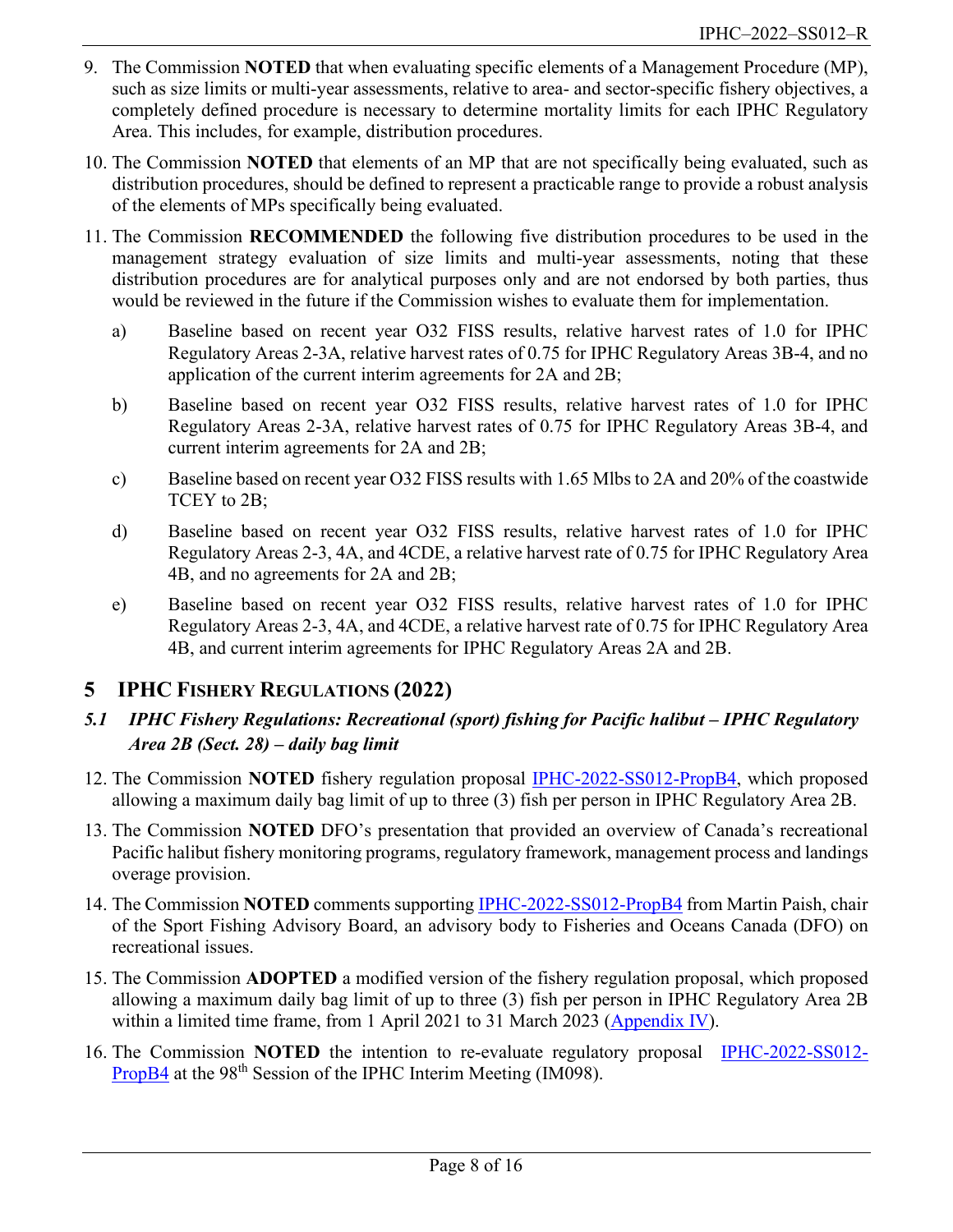# <span id="page-8-0"></span>**6 REVIEW OF THE DRAFT AND ADOPTION OF THE REPORT OF THE 12TH SPECIAL SESSION OF THE IPHC (SS012)**

17. The Report of the 12<sup>th</sup> Session of the IPHC [\(IPHC-2022-SS012-R\)](https://www.iphc.int/venues/details/12th-special-session-of-the-iphc-ss012) was **ADOPTED** via correspondence on 7 March 2022, including the consolidated set of recommendations and requests arising from SS012, provided at [Appendix V.](#page-14-0)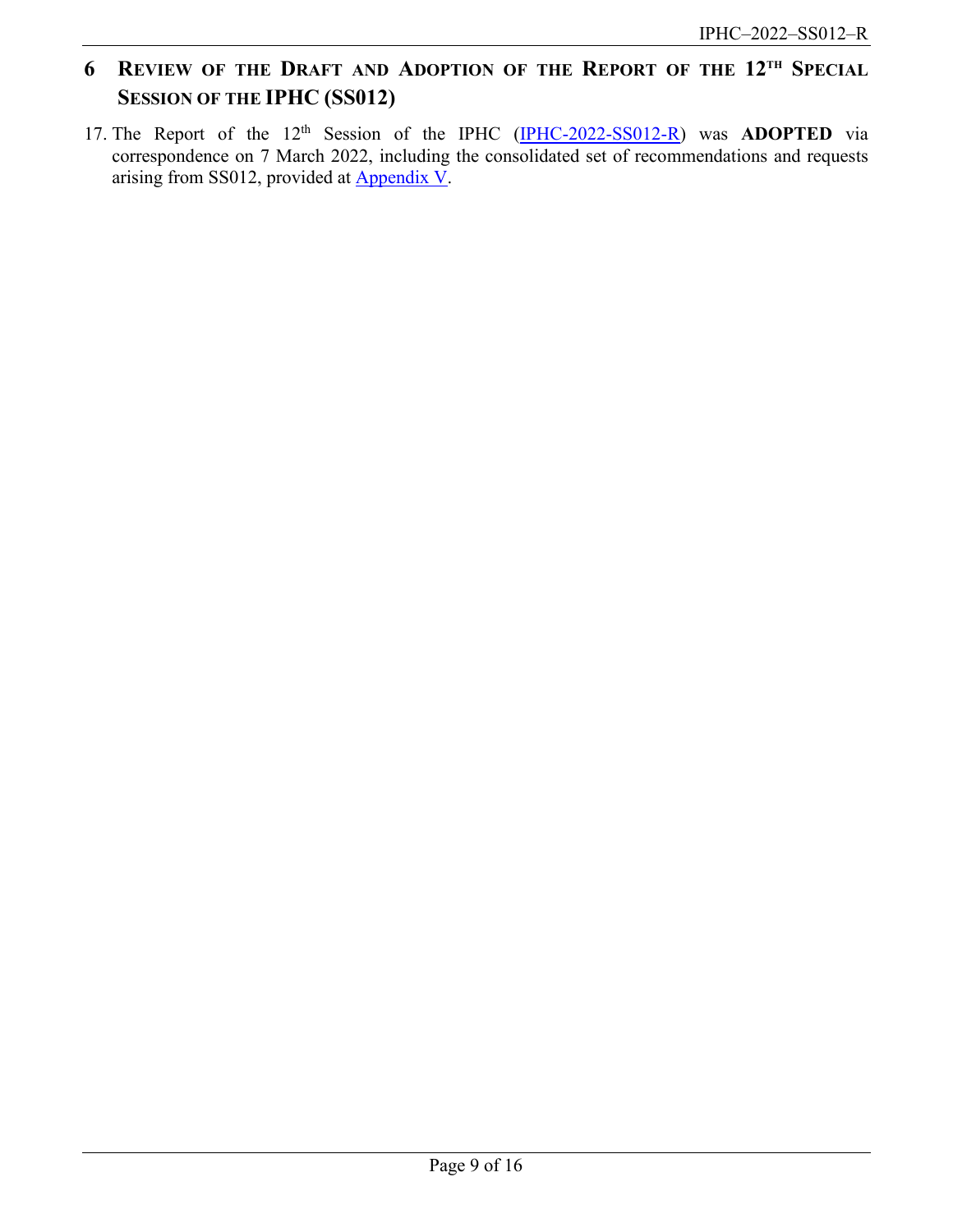# **APPENDIX I**

# <span id="page-9-0"></span>**AGENDA FOR THE 12TH SPECIAL SESSION OF THE IPHC (SS012)**

**Date**: 25 February 2022 **Location and Venue**: Electronic: Adobe Connect **Time**: 13:00-16:00 (PST) **Chairperson**: Mr Paul Ryall (Canada) **Vice-Chairperson**: Mr Glenn Merrill (United States of America)

- **1. OPENING OF THE SESSION** *(Chairperson)*
- **2. ADOPTION OF THE AGENDA AND ARRANGEMENTS FOR THE SPECIAL SESSION** *(Chairperson)*
- **3. BUDGET ESTIMATES: FY2023 (for approval)** *(IPHC Secretariat)*
	- *IPHC-2022-SS012-03 Rev\_1: Budget Estimates: FY2023 (for approval) (Wilson D)*
- **4. MANAGEMENT STRATEGY EVALUATION**
	- *IPHC-2022-SS012-04: Management Strategy Evaluation Procedures and Milestones for 2022 (Hicks A & Stewart I)*
- **5. IPHC FISHERY REGULATIONS (2022)**
	- *IPHC-2022-SS012-PropB4: Daily bag limit in IPHC Regulatory Area 2B (Sect. 28) (Canada).*
- <span id="page-9-1"></span>**6. ADOPTION OF THE REPORT OF THE 12TH SPECIAL SESSION OF THE IPHC (SS012)** *(Chairperson)*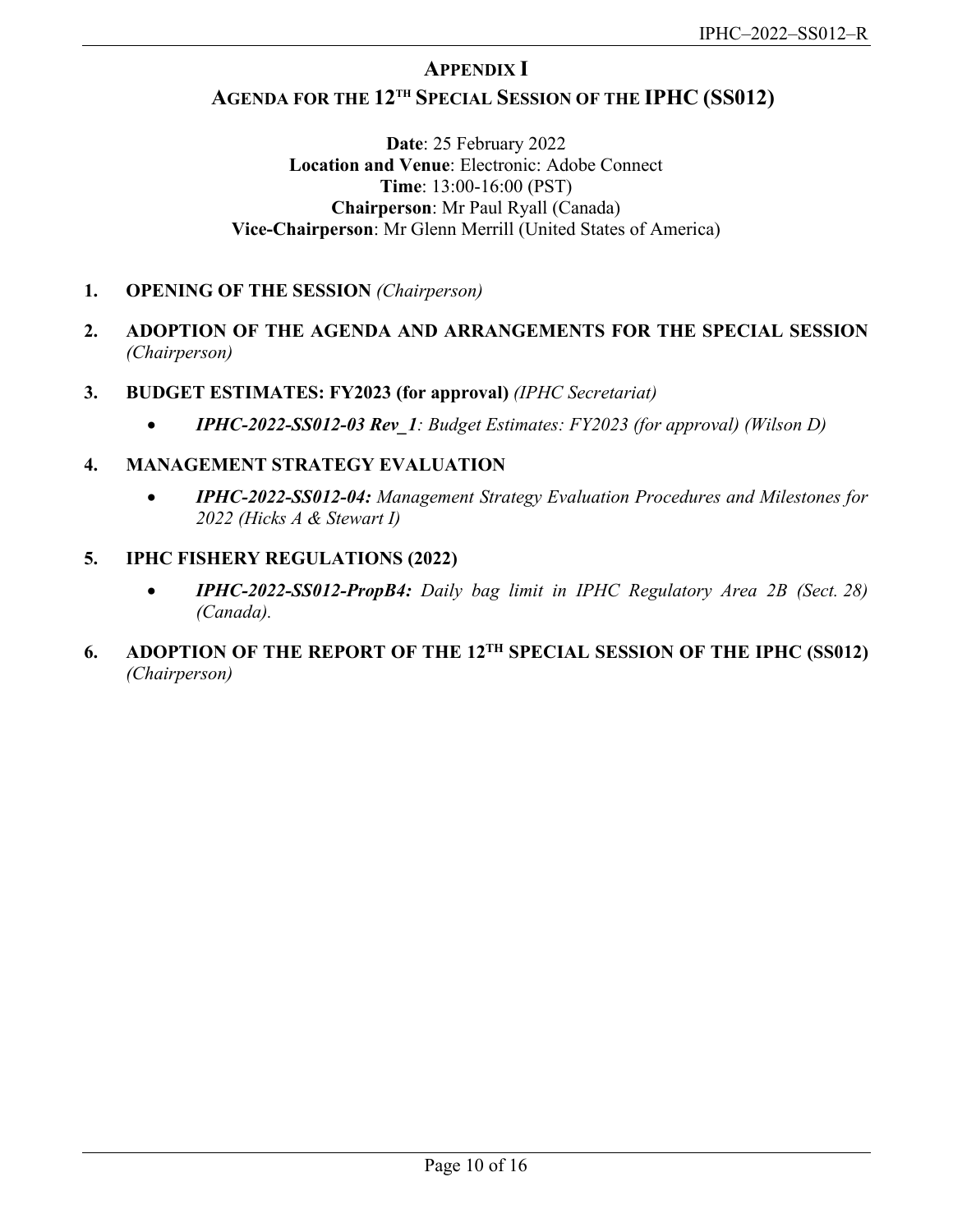# **APPENDIX II**

# <span id="page-10-0"></span>**LIST OF DOCUMENTS FOR THE 12TH SPECIAL SESSION OF THE IPHC (SS012)**

| <b>Document</b>                                                | <b>Title</b>                                                                                                              | <b>Availability</b>                                  |
|----------------------------------------------------------------|---------------------------------------------------------------------------------------------------------------------------|------------------------------------------------------|
| IPHC-2022-SS012-01                                             | Agenda for the $12th$ Special Session of the IPHC (SS012)                                                                 | $\checkmark$ 7 Feb 2022                              |
| IPHC-2022-SS012-02                                             | List of Documents for the 12 <sup>th</sup> Special Session of the IPHC<br>(SS012)                                         | $\checkmark$ 7 Feb 2022                              |
| IPHC-2022-SS012-03 Rev 1                                       | Budget estimates: FY2023 (for approval) (Wilson D)                                                                        | $\checkmark$ 14 Feb 2022<br>$\checkmark$ 18 Feb 2022 |
| IPHC-2022-SS012-04                                             | Management Strategy Evaluation Procedures and<br>Milestones for 2022 (Hicks A & Stewart I)                                | $\checkmark$ 14 Feb 2022                             |
| <b>Contracting Party Fishery Regulation proposals for 2022</b> |                                                                                                                           |                                                      |
| IPHC-2022-SS012-PropB4                                         | Recreational (sport) fishing for Pacific halibut—IPHC<br>Regulatory Area 2B (Sect. 28) – Daily bag limit (Canada:<br>DFO) | $\checkmark$ 8 Feb 2022                              |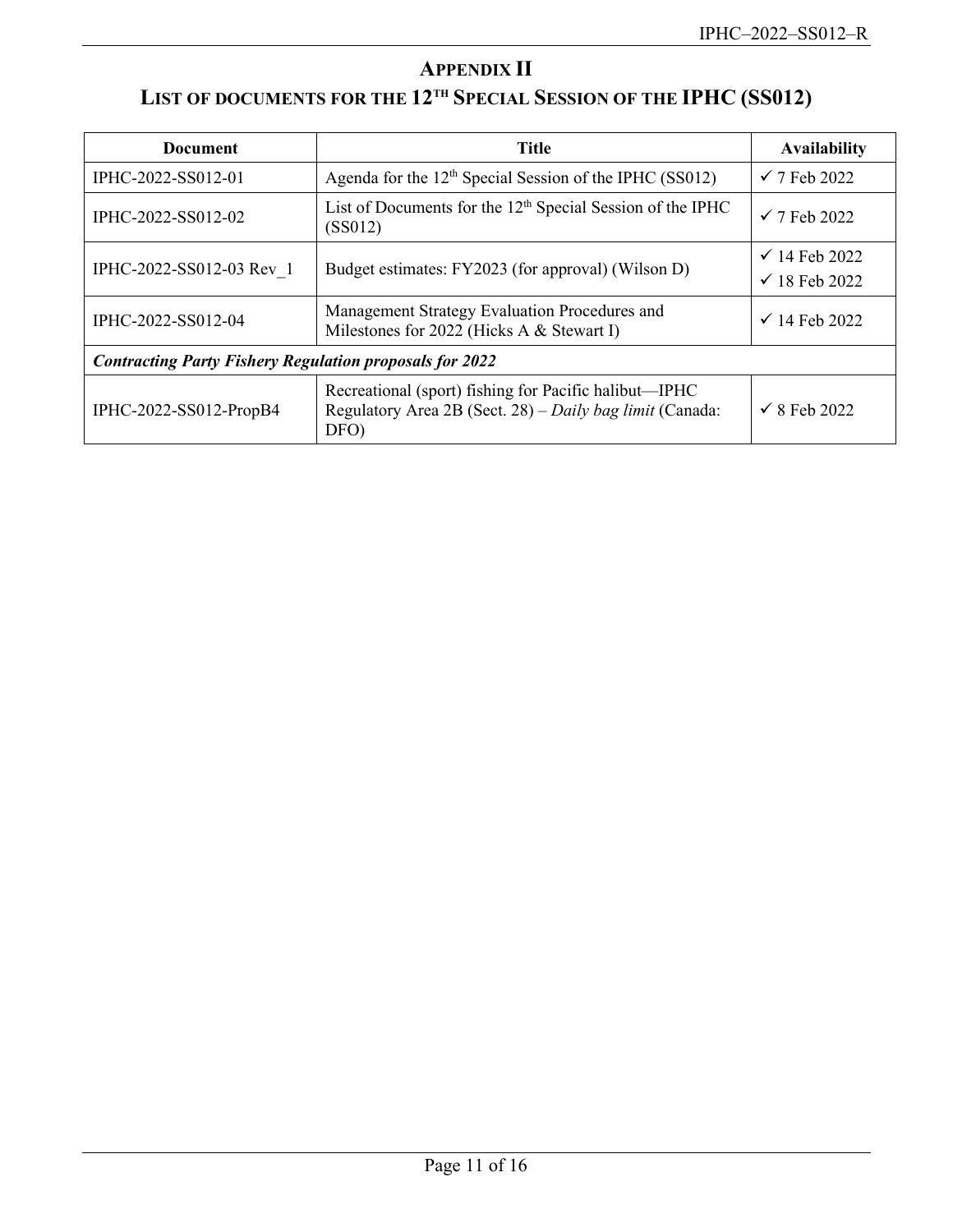# **APPENDIX III**

# <span id="page-11-0"></span>**LIST OF PARTICIPANTS FOR THE 12TH SPECIAL SESSION OF THE IPHC (SS012)**

| <b>Commission Officers</b> |                                                    |  |
|----------------------------|----------------------------------------------------|--|
| <b>Chairperson</b>         | <b>Vice-Chairperson</b>                            |  |
| Mr Paul Ryall (Canada)     | Mr Glenn <b>Merrill</b> (United States of America) |  |

|                  | <b>Commissioners</b>            |
|------------------|---------------------------------|
| Canada           | <b>United States of America</b> |
| Mr Paul Ryall    | Mr Glenn <b>Merrill</b>         |
| Mr Neil Davis    | Mr Robert Alverson              |
| Mr Peter DeGreef | Mr Richard Yamada               |

### **Observers**

| Participant           | Organisation                         | Email                            |
|-----------------------|--------------------------------------|----------------------------------|
| <b>Chuck Ashcroft</b> | Sport Fishing Advisory Board - South | chuckashcroft@telus.net          |
| <b>Rachel Baker</b>   | Alaska Department of Fish & Game     | rachel.baker@alaska.gov          |
| Kathryn Blair         | National Oceanic and Atmospheric     | kathryn.blair@noaa.gov           |
|                       | Administration                       |                                  |
| <b>Forrest Braden</b> | Southeast Alaska Guides Organization | forrest@seagoalaska.org          |
| Karla Bush            | Alaska Department of Fish & Game     | karla.bush@alaska.gov            |
| Felicia Cull          | Fisheries and Oceans Canada          | felicia.cull@dfo-mpo.gc.ca       |
| Doug Duncan           | National Oceanic and Atmospheric     | doug.duncan@noaa.gov             |
|                       | Administration                       |                                  |
| Daniel Falvey         | Alaska Longline Fishermen's Assn.    | myriadfisheries@gmail.com        |
| Maureen Finn          | Fisheries and Oceans Canada          | maureen.finn@dfo-mpo.gc.ca       |
| <b>Greg Hornby</b>    | Fisheries and Oceans Canada          | greg.hornby@dfo-mpo.gc.ca        |
| Ann-Marie Huang       | Fisheries and Oceans Canada          | ann-marie.huang@dfo-mpo.gc.ca    |
| <b>Peter Hulson</b>   | National Oceanic and Atmospheric     | pete.hulson@noaa.gov             |
|                       | Administration                       |                                  |
| <b>Kurt Iverson</b>   | National Oceanic and Atmospheric     | kurt.iverson@noaa.gov            |
|                       | Administration                       |                                  |
| Will Jasper           | Makah Fisheries Management           | william.jasper@makah.com         |
| <b>James Johnson</b>  | Deep Sea Fishermen's Union           | jj.deepseafishermensunion@gmail. |
|                       |                                      | com                              |
| <b>Steve Joner</b>    | Makah Tribe                          | gofish@olypen.com                |
| Adam Keizer           | Fisheries and Oceans Canada          | adam.keizer@dfo-mpo.gc.ca        |
| Brianna King          | Alaska Department of Fish & Game     | brianna.king@alaska.gov          |
| Gerry Kristianson     | <b>SFAB Main Board</b>               | gerrykr@telus.net                |
| <b>Jim Lane</b>       | Nuu-Chah-Nulth Tribal Council        | jim.lane@nuuchahnulth.org        |
| Joshua Lindsay        | National Oceanic and Atmospheric     | joshua.lindsay@noaa.gov          |
|                       | Administration                       |                                  |
| Tyler Loughran        | Natural Resources Group, Inc.        | N/A                              |
| Thomas Marking        | Recreational Fishing Alliance -      | tmmarking@sbcglobal.net          |
|                       | Northern CA                          |                                  |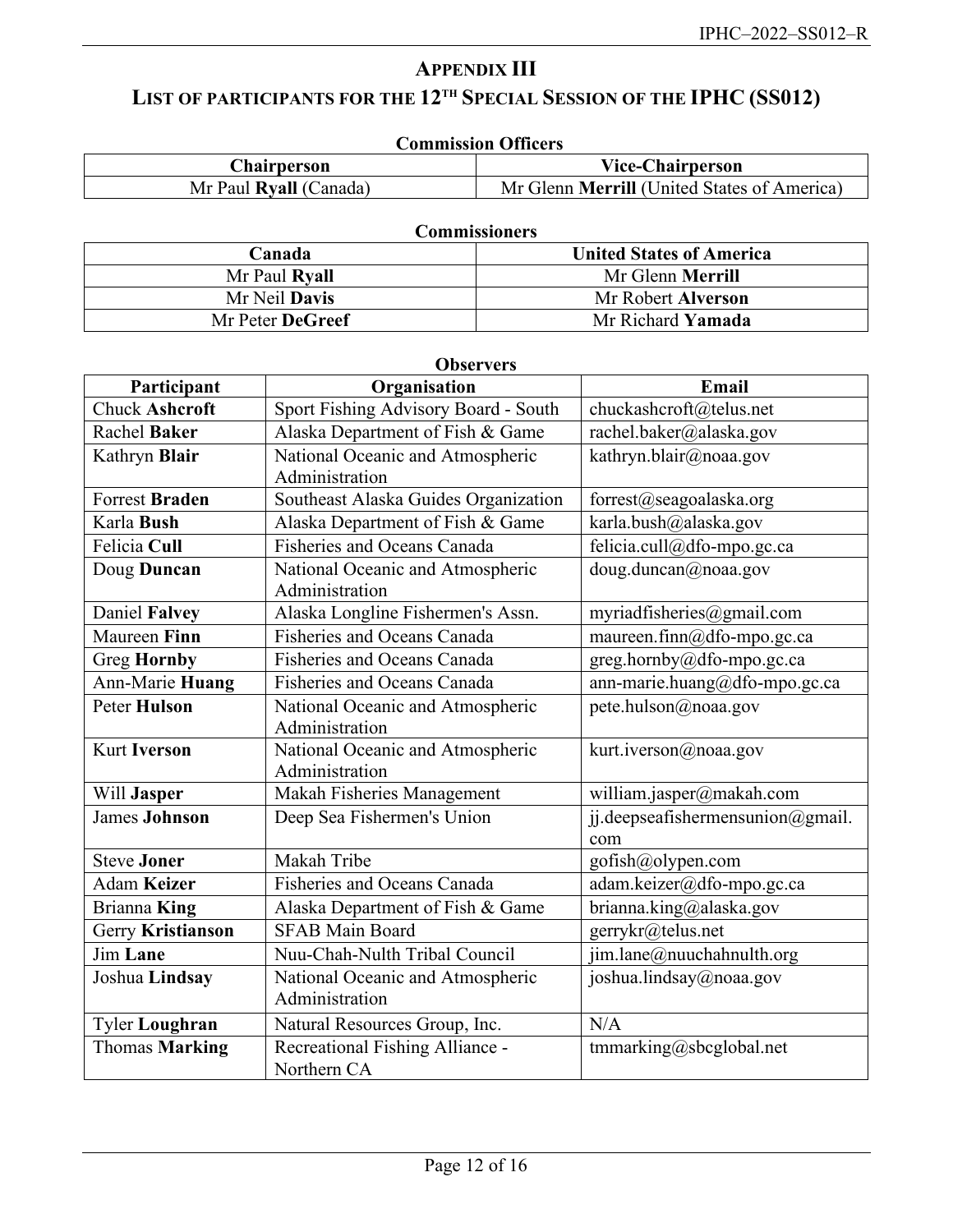| Sarah Marrinan       | National Oceanic and Atmospheric      | sarah.marrinan@noaa.gov            |
|----------------------|---------------------------------------|------------------------------------|
|                      | Administration                        |                                    |
| <b>Lynn Mattes</b>   | Oregon Department of Fish & Wildlife  | lynn.mattes@odfw.oregon.gov        |
| <b>Scott Mazzone</b> | Quinault Indian Nation                | smazzone@quinault.org              |
| Carey McGilliard     | National Oceanic and Atmospheric      | carey.mcgilliard@noaa.gov          |
|                      | Administration                        |                                    |
| Alicia Miller        | National Oceanic and Atmospheric      | alicia.m.miller@noaa.gov           |
|                      | Administration                        |                                    |
| David Moore          | US Department of State                | $moored t(\hat{\omega})$ state.gov |
| <b>Martin Paish</b>  | Sport Fishing Institute of BC         | martinpaish $1$ ( $@g$ mail.com    |
| Joe Petersen         | Northwest Indian Fisheries            | $j$ petersen $(a)$ nwifc.org       |
|                      | Commission                            |                                    |
| <b>Maggie Sommer</b> | Oregon Department of Fish & Wildlife  | maggie.sommer@state.or.us          |
| Chris Sporer         | Pacific Halibut Management            | chris.sporer@phma.ca               |
|                      | Association of BC                     |                                    |
| <b>Justin Turple</b> | <b>International Fisheries Policy</b> | justin.turple@dfo-mpo.gc.ca        |
| Sarah Webster        | Alaska Department of Fish & Game      | sarah.webster@alaska.gov           |

# **IPHC Secretariat**

| Participant          | <b>Title</b>                             | Email                                                     |
|----------------------|------------------------------------------|-----------------------------------------------------------|
| Dr David T. Wilson   | <b>Executive Director</b>                | david.wilson@iphc.int                                     |
| Dr Barbara Hutniczak | <b>Branch Manager</b>                    | barbara.hutniczak@iphc.int                                |
| Dr Josep Planas      | <b>Branch Manager</b>                    | josep.planas@iphc.int                                     |
| Dr Allan Hicks       | <b>Ouantitative Scientist</b>            | allan.hicks@iphc.int                                      |
| Dr Ian Stewart       | Quantitative Scientist                   | $ian.$ stewart@iphc.int                                   |
| Ms Kelly Chapman     | Senior Administrative Specialist         | kelly.chapman@iphc.int                                    |
| Ms Tara Coluccio     | Administrative                           | $\text{tara.coluccio}(\widehat{\boldsymbol{a}})$ iphc.int |
|                      | Specialist/Communications                |                                                           |
| Mr Edward Henry      | <b>Communications Specialist</b>         | edward.henry@iphc.int                                     |
| Mr Colin Jones       | <b>Setline Survey Specialist</b>         | $\text{colin.jones}(\omega)$ iphc.int                     |
| Ms Rachel Rillera    | <b>Setline Survey Specialist</b>         | rached.rillera@iphc.int                                   |
| Ms Kimberly Sawyer   | <b>Fisheries Data Specialist</b>         | kimberly.sawyer.vanvleck@iphc.int                         |
| <b>Van Vleck</b>     |                                          |                                                           |
| Ms Monica Thom       | Port Operations Coordinator              | monica.thom $@$ iphc.int                                  |
| Mr Robert Tynes      | <b>Information Technology Specialist</b> | robert.tynes@iphc.int                                     |
| Ms Kayla Ualesi      | Setline Survey Coordinator               | kayla.ualesi@iphc.int                                     |
| Ms Ola Wietecha      | Administrative Specialist                | ola.wietecha@iphc.int                                     |
| Ms Tina Wisnowski    | <b>Staff Accountant</b>                  | tina.wisnowski@iphc.int                                   |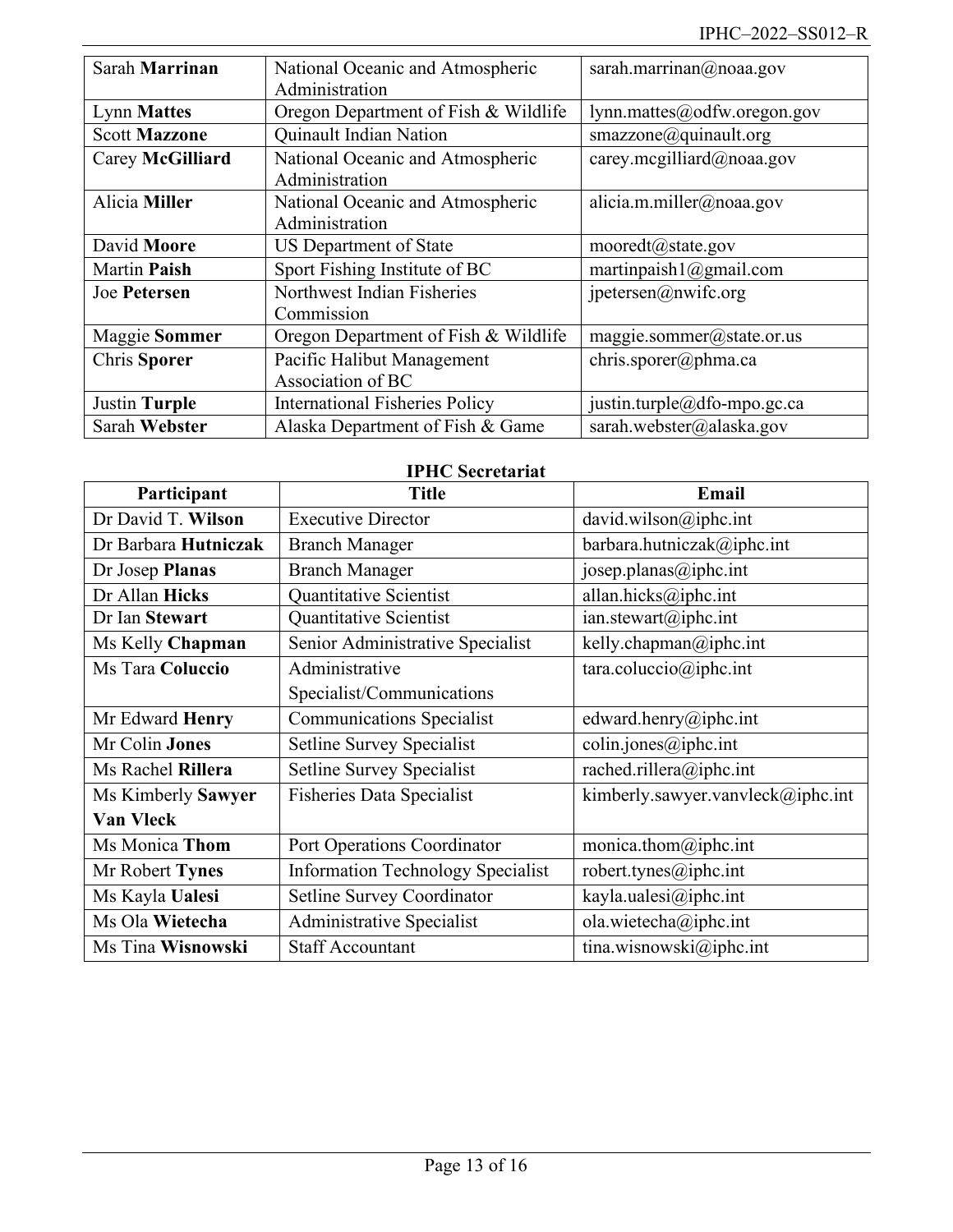# **APPENDIX IV**

# <span id="page-13-0"></span>**RECREATIONAL (SPORT) FISHING FOR PACIFIC HALIBUT – IPHC REGULATORY AREA 2B (SECT. 28) – DAILY BAG LIMIT**

## *IPHC-2022-SS012-PropB4*

# **28. RECREATIONAL (SPORT) FISHING FOR PACIFIC HALIBUT—IPHC REGULATORY AREA 2B**

(1) In all waters off British Columbia: 6, 7

- (a) the recreational (sport) fishing season will open on 1 February unless more restrictive regulations are in place;
- (b) the recreational (sport) fishing season will close when the recreational (sport) fishery limit allocated by DFO is taken, or 31 December, whichever is earlier; and
- (c) the daily bag limit is two (2) Pacific halibut of any size per day, per person, except that between 1 April 2021 and 31 March 2022 2023 only, DFO may implement a daily bag limit of three (3) Pacific halibut per day, per person.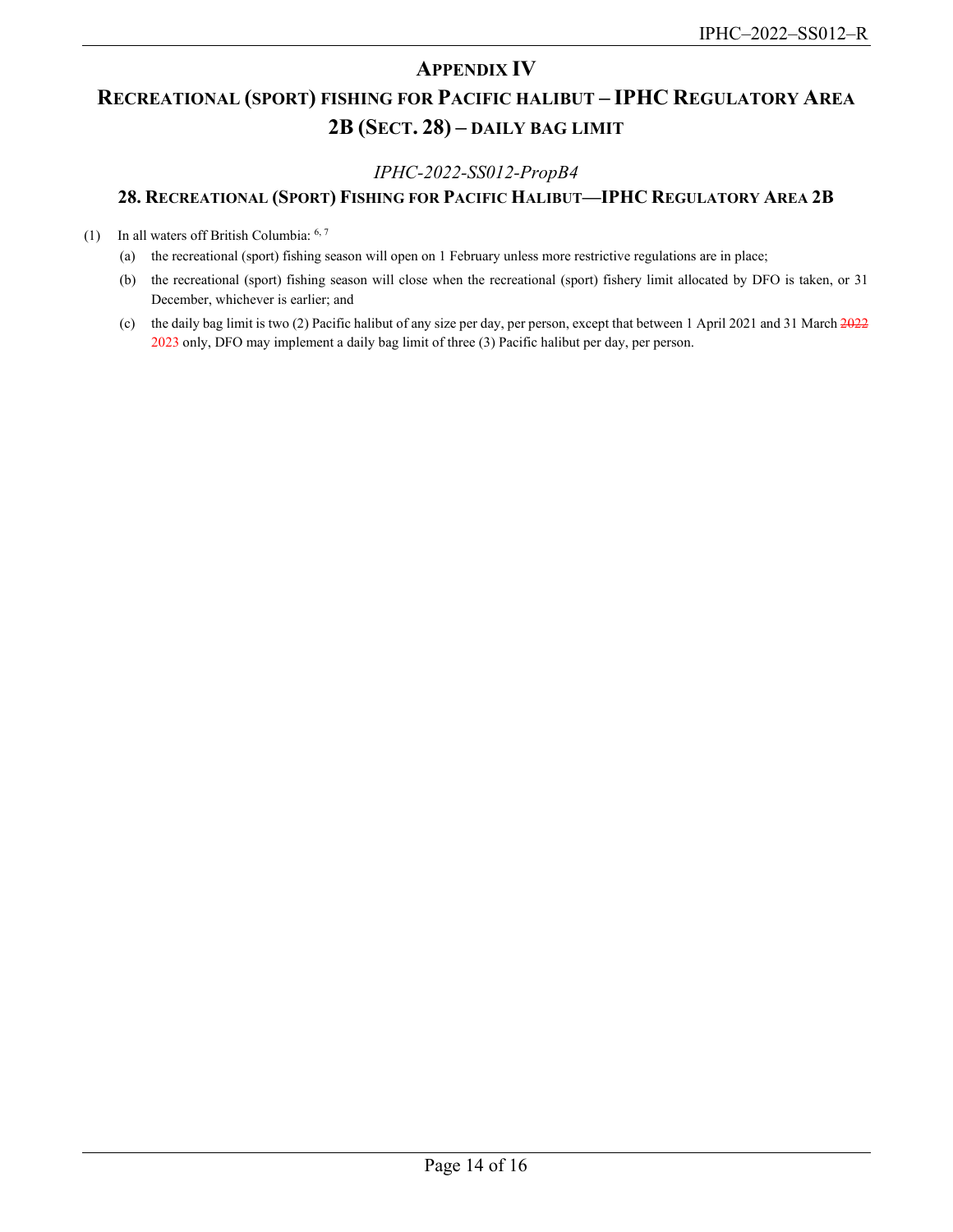# **APPENDIX V**

# <span id="page-14-0"></span>**CONSOLIDATED SET OF RECOMMENDATIONS AND REQUESTS FROM THE 12TH SPECIAL SESSION OF THE IPHC (SS012)**

# *(25 February 2022)*

### *RECOMMENDATIONS*

#### *Management Strategy Evaluation*

- SS012-Rec.01 [\(para. 10\)](#page-7-2) The Commission **RECOMMENDED** the following five distribution procedures to be used in the management strategy evaluation of size limits and multiyear assessments, noting that these distribution procedures are for analytical purposes only and are not endorsed by both parties, thus would be reviewed in the future if the Commission wishes to evaluate them for implementation.
	- f) Baseline based on recent year O32 FISS results, relative harvest rates of 1.0 for IPHC Regulatory Areas 2-3A, relative harvest rates of 0.75 for IPHC Regulatory Areas 3B-4, and no application of the current interim agreements for 2A and 2B;
	- g) Baseline based on recent year O32 FISS results, relative harvest rates of 1.0 for IPHC Regulatory Areas 2-3A, relative harvest rates of 0.75 for IPHC Regulatory Areas 3B-4, and current interim agreements for 2A and 2B;
	- h) Baseline based on recent year O32 FISS results with 1.65 Mlbs to 2A and 20% of the coastwide TCEY to 2B;
	- i) Baseline based on recent year O32 FISS results, relative harvest rates of 1.0 for IPHC Regulatory Areas 2-3, 4A, and 4CDE, a relative harvest rate of 0.75 for IPHC Regulatory Area 4B, and no agreements for 2A and 2B;
	- j) Baseline based on recent year O32 FISS results, relative harvest rates of 1.0 for IPHC Regulatory Areas 2-3, 4A, and 4CDE, a relative harvest rate of 0.75 for IPHC Regulatory Area 4B, and current interim agreements for IPHC Regulatory Areas 2A and 2B.

#### *REQUESTS*

## *Budget Estimates: FY2023 (for approval)*

- SS012-Req.01 [\(para. 04\)](#page-6-5) The Commission **REQUESTED** that a detailed breakdown of current Payroll Benefit Liabilities, proposed as current versus long-term liabilities, be presented for discussion at the Commission's September Work Meeting, by the IPHC Secretariat. Additional elements surrounding the Commission's movement towards being GAAP compliant (Generally Accepted Accounting Principles) should also be presented (note that OCBOA - Other Comprehensive Basis of Accounting was historically employed by the IPHC).
- SS012-Req.02 [\(para.](#page-6-4) 05) The Commission **REQUESTED** that in accordance with the IPHC's intersessional decision-making process (Rule 11, paragraphs 4-10 of the IPHC Rules of Procedure (2022)), a further hybrid option between Options 2 and 3 from [IPHC-2022-](https://www.iphc.int/uploads/pdf/sps/ss012/iphc-2022-ss012-03.pdf)